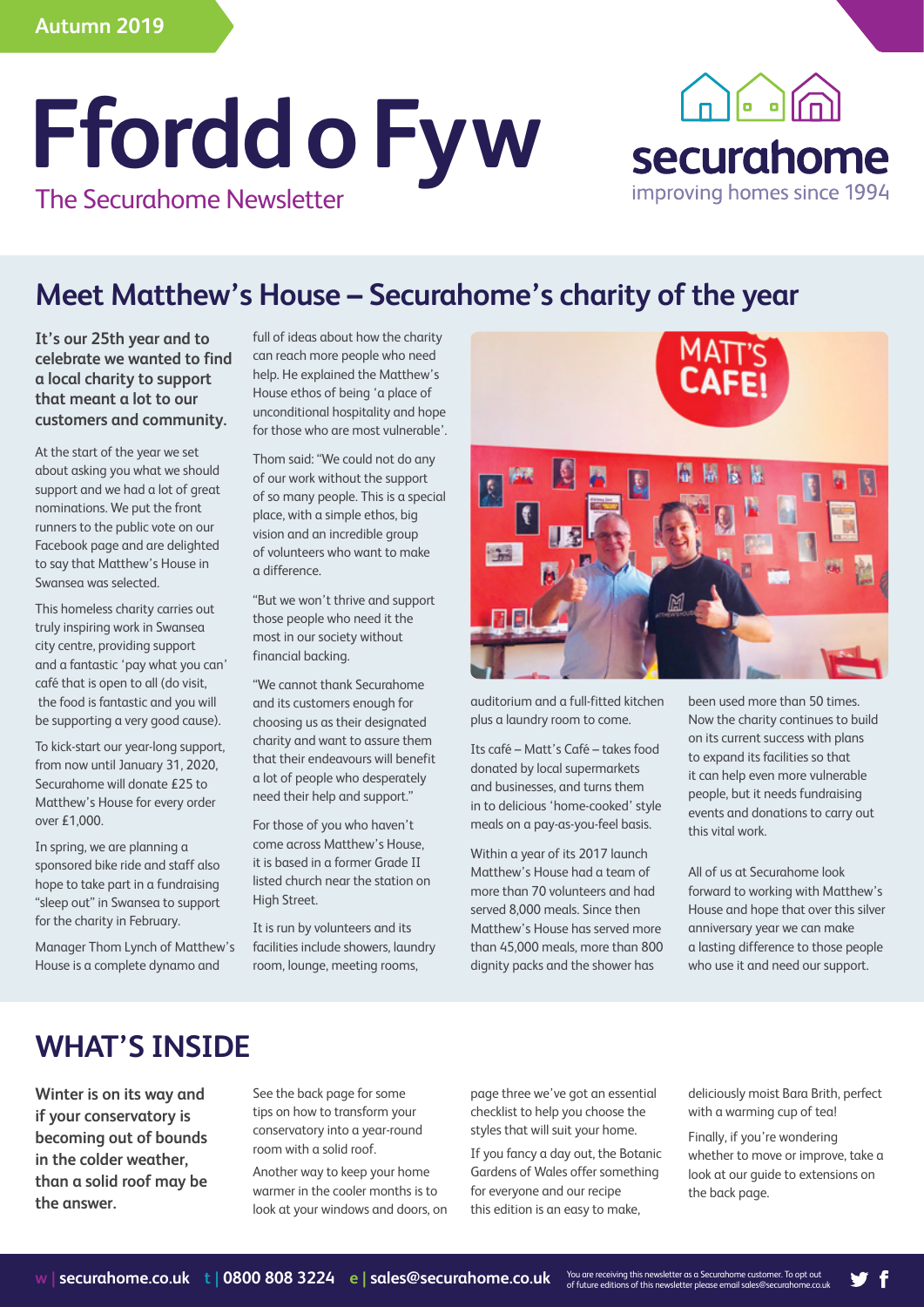**Celebrating almost 20 years since it opened to the public the awardwinning National Botanic Garden of Wales is a great day out whatever your age and interests.**

Opened in May 2000 near Llanarthe, Carmarthenshire, the most visited garden in Wales has welcomed more than 2.5million people and is recognised as the most influential landscape scheme in Wales over the last 75 years.

Set on land that was once a magnificent Regency water park, the garden has the perfect blend of both modern and historic attractions including lakes, ponds, woods and a licensed restaurant.

- 8 Granny Smith apples
- 400g golden caster sugar
- 1 tsp vinegar
- 4 tbsp golden syrup
- Skewers or lollypop sticks
- Red food colouring (optional)

You will find an inspiring range of themed gardens, including the

## **Your essential checklist for choosing the perfect windows and doors**

## **Day Out: National Botanic Garden of Wales**

**Toffee apples are a real taste of childhood and perfect for traditional bonfire night or Halloween treats.** 

The preparation of these autumnal favourites is best left to adults as the toffee needs to get to 150C to ensure it will set, so please keep them away from little fingers until they've well and truly cooled.

#### **Ingredients:**

#### **Method:**

**1.** Place the apples in a large bowl, then cover with boiling water (you may have to do this in 2 batches). This will remove the waxy coating and help the caramel to stick.

## **Recipe:** Bonfire toffee apples

Tropical Butterfly House and Aqualab which are ideal for children along with a zip wire in the adventure play park and the fairy wood, complete with pint-sized residents!

You can also learn about the geology of Wales with a history lesson going back 300 million years.

The garden is also a centre for botanical research and conservation, and features the world's largest single-span glasshouse.

Designed by Foster and Partners, the structure is 95 m (312 ft) long and 55 m (180 ft) wide, with a roof containing 785 panes of glass and houses plants from Childe, Western Australia, South Africa, California, Canary Islands and the Mediterranean.

A double walled garden houses a wide variety of plants, including a modern interpretation of a kitchen garden.

Meanwhile, the hot and steamy Tropical House is now home to a kaleidoscope of hundreds of exotic and colourful butterflies from around the world.

The Garden is host to the British Bird of Prey Centre, offering

amazing encounters where you can

see eagles fly every day. Already at home there are 20 native birds of prey including hawks, falcons kites and buzzards, as well as eagles. Owl and red kite taster sessions take place daily, allowing you the opportunity to have these birds fly to your glove. For further details visit:

**www.botanicgarden.wales**



- **2.** Dry thoroughly and twist off any stalks. Push a wooden skewer or lollypop stick into the stalk end of each apple.
- **3.** Lay out a sheet of greaseproof paper and place the apples on this, close to your hob.
- **4.** Tip the sugar into a pan along with 100ml water and set over a medium heat. Cook for 5 mins until the sugar dissolves, then stir in the vinegar, food colouring (if using) and syrup.
- **5.** Set a sugar thermometer in the pan and boil to 150C or 'hard crack' stage. If you don't have a thermometer you can test the toffee by pouring a little into a bowl of cold water. It should harden instantly and, when removed, be brittle and easy to break. If you can still squish the toffee, continue to boil it.
- **6.** Working quickly and carefully, dip and twist each apple in the hot toffee until covered, let any excess drip away, then place on the greaseproof paper to harden. You may have to heat the toffee a little if the temperature drops and it starts to feel thick and viscous.
- **7.** Leave the toffee to cool before eating.







**Windows and doors make a huge difference to the look and feel of your home. With such a plethora of styles and finishes available, it's important to think about exactly what you want to make the right choice. Before you make a change to your windows and doors, consider our six tips to make sure they are the perfect fit!**

- **1.** Energy efficiency: With older styles, up to 30 per cent of your home's heat loss could be through your windows, so it's important that your windows – and doors – offer good insulation properties as well as looking good. We've moved design and technology on a long way, and energy efficiency is now better than ever, so you can expect A+ rated windows fitted as standard from Securahome.
- **2.** Colour: Anyone who has noticed the current trend for anthracite grey windows or even simply painted a front door will know colour alone can transform the appearance of your home. From Cotswold biscuit, classic creams through to a striking red and modern greys, colour makes a huge difference to your home's kerb appeal.
- **3.** Inside and out: It's also really important to consider the interior of your windows and doors, after all that's the part you will look at most!
- **4.** Material: At Securahome, we supply aluminium, UPVC and timber windows and doors as they all give a different look, feel and quality to your home. Think sleek aluminium with their slim frames, timber with its distinctive grain, sash windows with their period appeal or UPVC with its low maintenance and variety of styles, and you can see how the material itself impacts the character of your home.
- **5.** Style: When you are changing your windows and doors, consider if you want maximum light in the room, a traditional look or a very modern feel, all of which will make a difference to the type of window or door that will work best for you.
- **6.** Warranty: It really is important that windows are fitted by a reputable firm that offers a warranty. A window or door can only perform to its potential energy rating if it's fitted properly. Gaps and cracks let in cold air and damaging rainwater, so it's essential to safeguard your investment and for your own peace of mind.